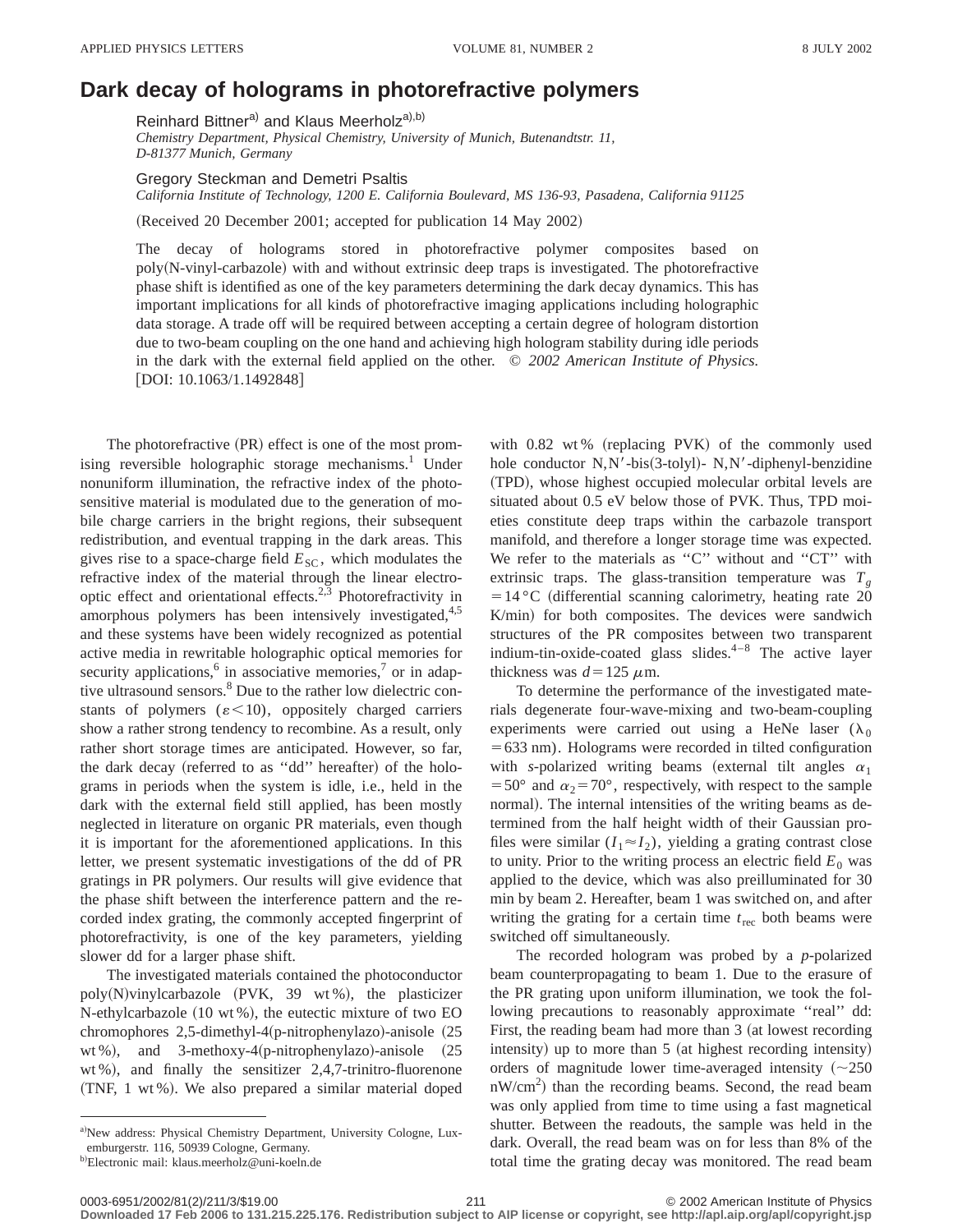was chopped, and the internal diffraction efficiency  $\eta_{\rm int}$  was determined utilizing lock-in amplifiers.  $\eta_{\rm int}$  was calculated according to:

$$
\eta_{\rm int} = I_D / (I_D + I_T). \tag{1}
$$

with  $I_D$  as the power of the diffracted and  $I_T$  as the power of the transmitted reading beam. From the  $\eta_{\text{int}}$ , we calculated the refractive index modulation  $\Delta n_p$  according to<sup>9</sup>

$$
\Delta n_p = (\sin \sqrt{\eta_{\text{int}}} \cdot (\cos \alpha_1 + \cos \alpha_2) \cdot \lambda'_0) / (2 \cdot \pi \cdot d). \quad (2)
$$

The PR gain coefficient  $\Gamma_s$  was calculated according to<sup>10</sup>

$$
\Gamma_s = d^{-1} [\ln(I_1/I_{10}) \cos \alpha_1 - \ln(I_2/I_{20}) \cos \alpha_2]. \tag{3}
$$

Here  $I_{1,2}$  are the intensities of the recording beams 1 and 2 after passing the device, and  $I_{i0}$  are the corresponding values without grating. Estimates of the phase shift  $\phi$  were obtained by substituting  $\Delta n_s$  and  $\Gamma$  in<sup>1</sup>

$$
\phi = \operatorname{asin}(\Gamma_s \lambda_0 / (2 \pi \Delta n_s)), \tag{4}
$$

accounting for the polarization anisotropy of the chromophores  $(\Delta n_p / \Delta n_s = -2,2)$ .<sup>11,3</sup> The experimental data were normalized to the index modulation achieved at the end of recording and fitted by bi- or triexponential decay functions. In order to obtain a unified measure for the general decay dynamics, we calculated the combined logarithmic averages of the relaxation times  $\langle \tau \rangle$  according to<sup>12</sup>

$$
\langle \tau \rangle = \exp\left(\sum_{i} A_{i} \cdot \ln \tau_{i}\right); \quad \sum_{i} A_{i} = 1.
$$
 (5)

The dd kinetics was found to be at least two orders of magnitude slower than the relaxation of the orientational order of the dipoles in the material. The latter was similar in both materials as determined by independent transmission ellipsometric experiments.<sup>12</sup> This proves that the grating decay is governed exclusively by the decay of the PR spacecharge field, i.e., essentially by the recombination of oppositely charged carriers. The decay curves exhibit multiexponential behavior in contrast to earlier results on a low-molecular-weight glass, where a simple monoexponential behavior was observed.13 However, these latter results are somewhat questionable, since the read beam was rather strong and applied at all times. Therefore, low intensity erasure was performed rather than a reasonable approximation of dark decay.

According to a theoretical framework proposed by Cui *et al.*<sup>14</sup> covering the erasure process in PVK-based PR polymers, the (thermal) detrapping coefficient  $\alpha_T$  determines the PR grating decay kinetics for the case of vanishing zeroorder hole density, which also applies to the dd. Presuming charged sensitizers as the dominant PR trap species,  $15$ Poole–Frenkel behavior is implied for the field dependence of  $\alpha_T$  leading to accelerated dd as a function of increasing external field  $E_0$ . Our findings agree with these considerations, however, the dependence is much more pronounced in material CT as compared to C [Fig.  $1(a)$ ].

Surprisingly, the dd is faster in material CT than in C, whereas the recording process is much slower (about a factor of  $5-6$ ) in CT. The latter is in general agreement with earlier results reported by Malliaras *et al.*<sup>16</sup> This finding may indi-



FIG. 1. Dependence of the averaged dd time constants dd  $\langle \tau_{dd} \rangle$  (solid symbols, left-hand side axis) and the PR phase shift  $\phi$  (open symbols, right-hand side axis) for material  $C$  (squares) and  $CT$  (circles): (a) on the electric field for  $t_{\text{rec}}$ =500 s (C) and  $t_{\text{rec}}$ =1500 s (CT) at  $I_{\text{rec}}$ =42 mW/cm<sup>2</sup>; (b) on the recording intensity for  $t_{\text{rec}}$ =500 s (C) and at  $E_0$ =32 V/ $\mu$ m; and (c) on the recording time at  $E_0 = 32 \text{ V}/\mu \text{m}$  and  $I_{\text{rec}} = 42 \text{ mW/cm}^2$ . The lines are to guide the eye.

 $10^{21}$  cm<sup>-1</sup>, one extrinsic trap per 100 transporting sites) it may contribute to charge transport in the dark. By contrast, the photoconductivity proceeds through the cabazole manifold and is hindered by the trapping in TPD, and therefore the recording in CT is slower than in C.

It was even more striking that in both materials, the dd depended strongly on the intensity of the recording (!) beams  $I_{\text{rec}}=I_1+I_2$  [Fig. 1(b)]. Since at a given  $E_0$ , the thermal detrapping coefficient is a characteristic material constant, we propose that the recombination of charge carriers might depend on the displacement  $\Delta$  between the positive and negative carrier distributions. Assuming that the negative carriers were immobile and would remain on the TNF sites where they were initially generated, in zero-order approximation (i.e., neglecting recombination effects), the PR phase shift  $\phi$  would correspond to half of the displacement  $\Delta$  and could, therefore, serve as a qualitative measure for  $\Delta$ . Accordingly, a larger  $\phi$  would reflect a larger  $\Delta$  with reduced mutual overlap between of the positive and negative carrier clouds and, thus, a reduced number of potential recombination sites available near a mobile charge carrier. As a result, the average number of recombination events should be reduced, and the dd would take longer. We estimated  $\phi$  from concomittant gain measurements during recording using Eq.

cate, that even though the TPD content is small (about (4). Indeed,  $\phi$  increases strongly with decreasing  $I_{\text{rec}}$  [Fig.<br>Downloaded 17 Feb 2006 to 131.215.225.176. Redistribution subject to AlP license or copyright, se